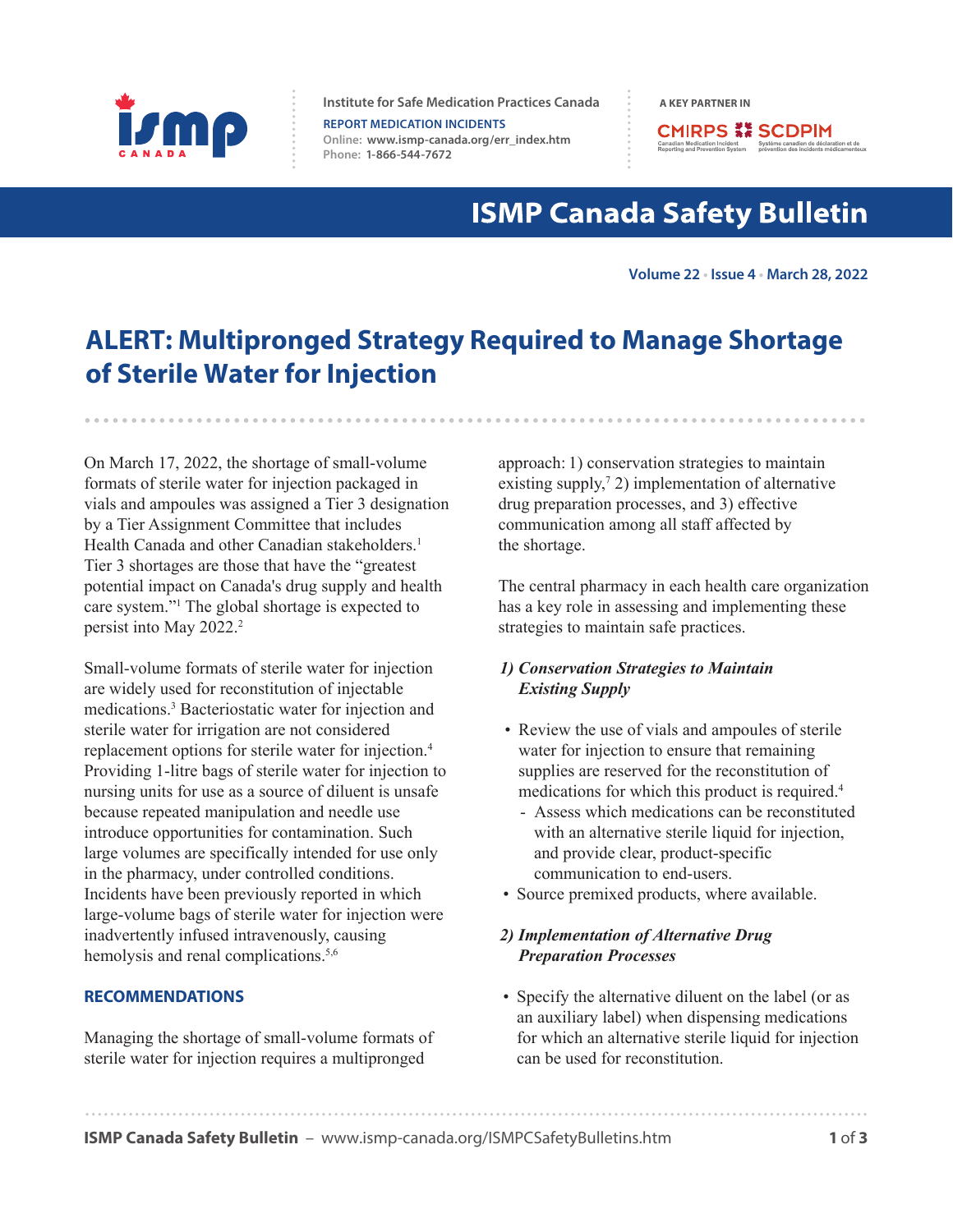- Explore the capacity of the central pharmacy to dispense medications reconstituted using the large-volume formats of sterile water for injection that continue to be available.
	- Recognize that although this step may ease the situation for front-line staff, staffing and resources in the pharmacy must be considered, both to address the additional workload that this will entail and to meet standards set out by the National Association of Pharmacy Regulatory Authorities.8

#### *3) Effective Communication among All Staff Affected by the Shortage*

- Ensure that communications about this shortage reach all staff affected by the shortage.
- Discuss and confirm with affected departments the potential changes to daily practice, drug distribution, and product alternatives, to strengthen communication.

Information about additional measures to address the shortage have been published by the following organizations:

#### ISMP  $(US)^3$

https://www.ismp.org/resources/management[drug-shortages-09-sodium-chloride-sterile-water](https://www.ismp.org/resources/management-drug-shortages-09-sodium-chloride-sterile-water-injection-and-epinephrine)injection-and-epinephrine

American Society of Health-System Pharmacists:4 [https://www.ashp.org/-/media/assets/drug-shortages/](https://www.ashp.org/-/media/assets/drug-shortages/docs/drug-shortages-sterile-water-faq.pdf) docs/drug-shortages-sterile-water-faq.pdf

#### **ACKNOWLEDGEMENTS**

*ISMP Canada gratefully acknowledges expert review of this bulletin, including (in alphabetical order): Christina Adams RPh, BScPhm, ACPR, DPLA, Canadian Society of Hospital Pharmacists; Nancy Giovinazzo BScPhm, RPh, Senior Clinical Director, Pharmacy, HealthPRO Procurement Services Inc.; Marie-Hélène Giguère RPh, BScPharm, MBA, Drug Shortages Pharmacist, BC Ministry of Health; Mohawk Medbuy Corporation.* 

#### **REFERENCES**

- [1. Tier 3 drug shortages. Ottawa \(ON\): Health Canada; 2022](https://www.canada.ca/en/health-canada/services/drugs-health-products/drug-products/drug-shortages/tier-3-shortages.html#wb-auto-4)  Mar 18 [cited 2022 Mar 21]. Available from: https://www.canada.ca/en/health-canada/services/drugshealth-products/drug-products/drug-shortages/tier-3 shortages.html#wb-auto-4
- [2. Search reports: showing search results for "sterile water for](https://www.drugshortagescanada.ca/search?term=sterile+water+for+injection&date_property=&date_range%5Bdate_range_start%5D%5Bmonth%5D=&date_range%5Bdate_range_start%5D%5Bday%5D=&date_range%5Bdate_range_start%5D%5Byear%5D=&date_range%5Bdate_range_end%5D%5Bmonth%5D=&date_range%5Bdate_range_end%5D%5Bday%5D=&date_range%5Bdate_range_end%5D%5Byear%5D=&filter_types%5B%5D=shortages&tier3_status=1&filter_statuses%5B%5D=active_confirmed&_token=c8utNK9f9ippGtN302XekKZ4F732xZYpgd8SjOI5rxE)  injection". Drug Shortages Canada; [cited 2022 Mar 25]. Available from: Search Reports (drugshortagescanada.ca)
- [3. Management of drug shortages with 0.9% sodium chloride,](https://www.ismp.org/resources/management-drug-shortages-09-sodium-chloride-sterile-water-injection-and-epinephrine)  sterile water for Injection, and EPINEPHrine. Horsham (PA): ISMP; 2022 Jan 13 [cited 2022 Mar 22]. Available from: https://www.ismp.org/resources/management-drug-shortages-09-sodium-chloride-sterile-water-injection-and-epinephrine
- [4. American Society of Health-System Pharmacists; University](https://www.ashp.org/-/media/assets/drug-shortages/docs/drug-shortages-sterile-water-faq.pdf)  of Utah Drug Information Services. Sterile water for injection shortages: frequently asked questions. Bethesda (MD): American Society of Health-System Pharmacists; 2018 Jan 31 [cited 2022 Mar 23]. Available from: https://www.ashp.org/-/media/assets/drug-shortages/docs/ drug-shortages-sterile-water-faq.pdf
- [5. Sentinel event with sterile water–lessons shared. ISMP Can](https://www.ismp-canada.org/download/safetyBulletins/ISMPCSB2002-04SterileWater.pdf)  Saf Bull. 2002 [cited 2022 Mar 21];2(4):1-2. Available from: https://www.ismp-canada.org/download/safetyBulletins/ ISMPCSB2002-04SterileWater.pdf
- [6. Enhanced sterile water label paves way for national standard.](https://www.ismp-canada.org/download/safetyBulletins/ISMPCSB2003-06SterileWater.pdf)  ISMP Can Saf Bull. 2003 [cited 2022 Mar 24];3(6):1-2. Available from: https://www.ismp-canada.org/download/safetyBulletins/ ISMPCSB2003-06SterileWater.pdf
- [7. Sterile water for injection \(small volume\) shortage. Oakville](https://healthpro-production.s3.ca-central-1.amazonaws.com/pdfs/Sterile_Water_Shortage_March_17_2022.pdf)  (ON): HealthPRO; 2022 Mar 17 [cited 2022 Mar 23]. Available from: https://healthpro-production.s3.ca-central-1.amazonaws.com/ pdfs/Sterile\_Water\_Shortage\_March\_17\_2022.pdf
- 8. Model standards for pharmacy compounding of non-hazardous sterile preparations. Ottawa (ON): National Association of Pharmacy Regulatory Authorities; 2016 [cited 2022 Mar 22]. Available from: [https://napra.ca/general-practice-resources/model-standards](https://napra.ca/general-practice-resources/model-standards-pharmacy-compounding-non-hazardous-sterile-preparations)pharmacy-compounding-non-hazardous-sterile-preparations